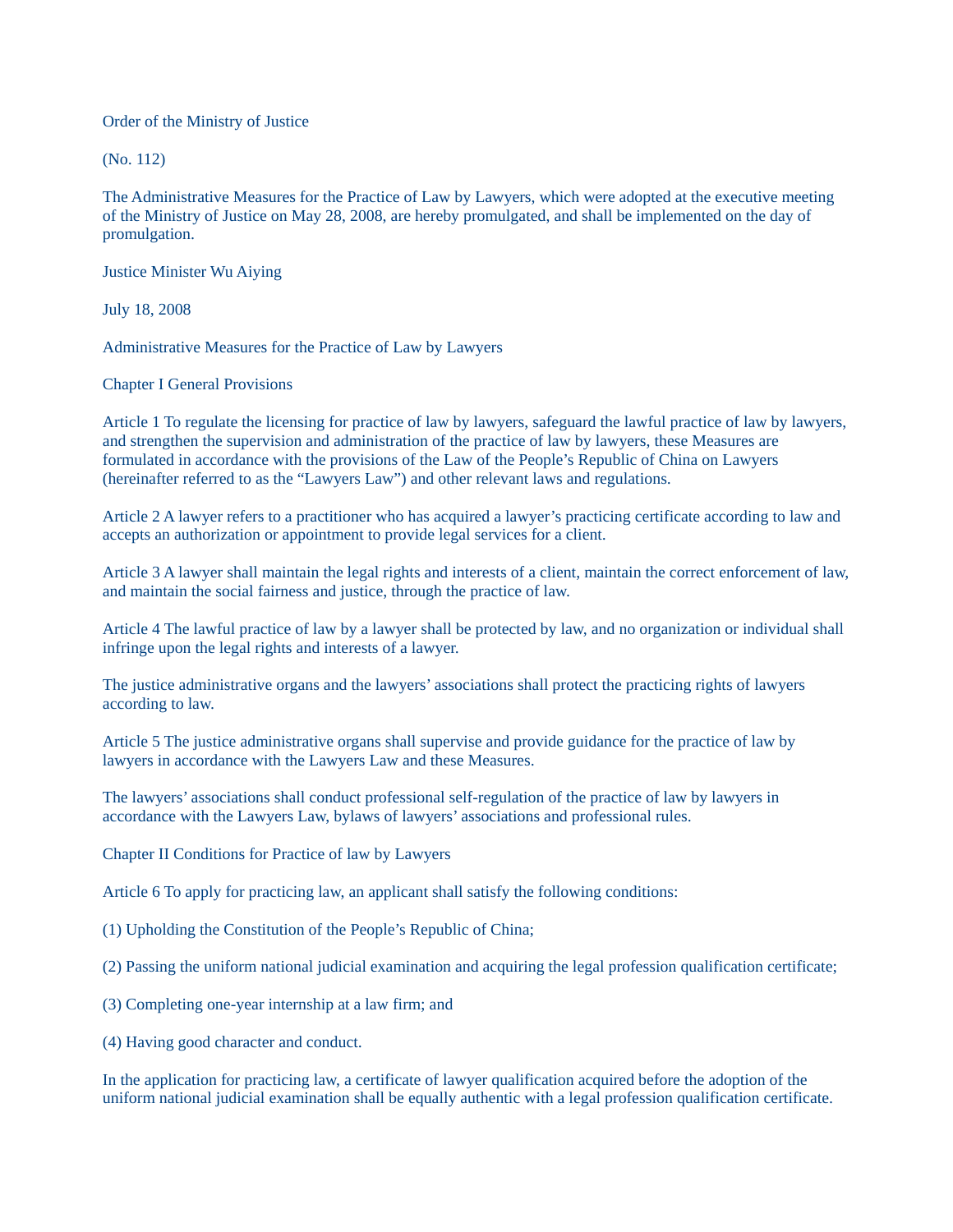A person who enjoys the relevant preferences in respect of the conditions for signing up or passing the national uniform judicial examination and acquires the legal profession qualification certificate shall be subject to the relevant provisions on any territorial restriction on his application for practicing law.

A person applying for practicing law shall participate in the internship activities organized by a lawyers' association according to the legal provisions, and pass the assessment conducted by the lawyers' association.

Article 7 To apply for practicing law on a part-time basis, besides the conditions prescribed in Article 6 of these Measures, an applicant shall satisfy the following conditions:

(1) Being engaged in the legal education or research work in an institution of higher learning or research institute; and

(2) Acquiring the consent of his current employer.

Article 8 To apply for practicing law on a special permission basis, an applicant shall satisfy the conditions prescribed by the Lawyers Law and the relevant regulations of the State Council.

Article 9 A person who is under any of the following circumstances shall not practice law as a lawyer:

- (1) Having no or limited capacity in civil conduct;
- (2) Having a record of criminal punishment, except for a negligent crime; or

(3) Having been expelled from a public office or subject to the revocation of his lawyer's practicing certificate.

Chapter III Licensing Procedures for Practice of Law by Lawyers

Article 10 In the licensing for practice of law by lawyers, the justice administrative organ of a districted city or a district (county) of a municipality directly under the Central Government shall be responsible to accept an application for practicing law, conduct the preliminary examination, and report it to the justice administrative organ of a province, autonomous region or municipality directly under the Central Government for examination and approval, which shall make a decision on approval or disapproval of practice of law.

Article 11 To apply for practicing law, an applicant shall submit the following materials to the justice administrative organ of a districted city or a district (county) of a municipality directly under the Central Government:

- (1) Application form for the practice of law;
- (2) Legal profession qualification certificate or lawyer qualification certificate;
- (3) Document issued by a lawyers' association on the applicant's pass of the internship assessment;
- (4) Identification certificate of the applicant; and

(5) Certificate issued by a law firm on agreeing to accept the applicant.

When applying for the practice licensing, the applicant shall truthfully fill in the Registration Form for an Application for Practicing Law.

Article 12 To apply for practicing law on a part-time basis, besides the relevant materials submitted according to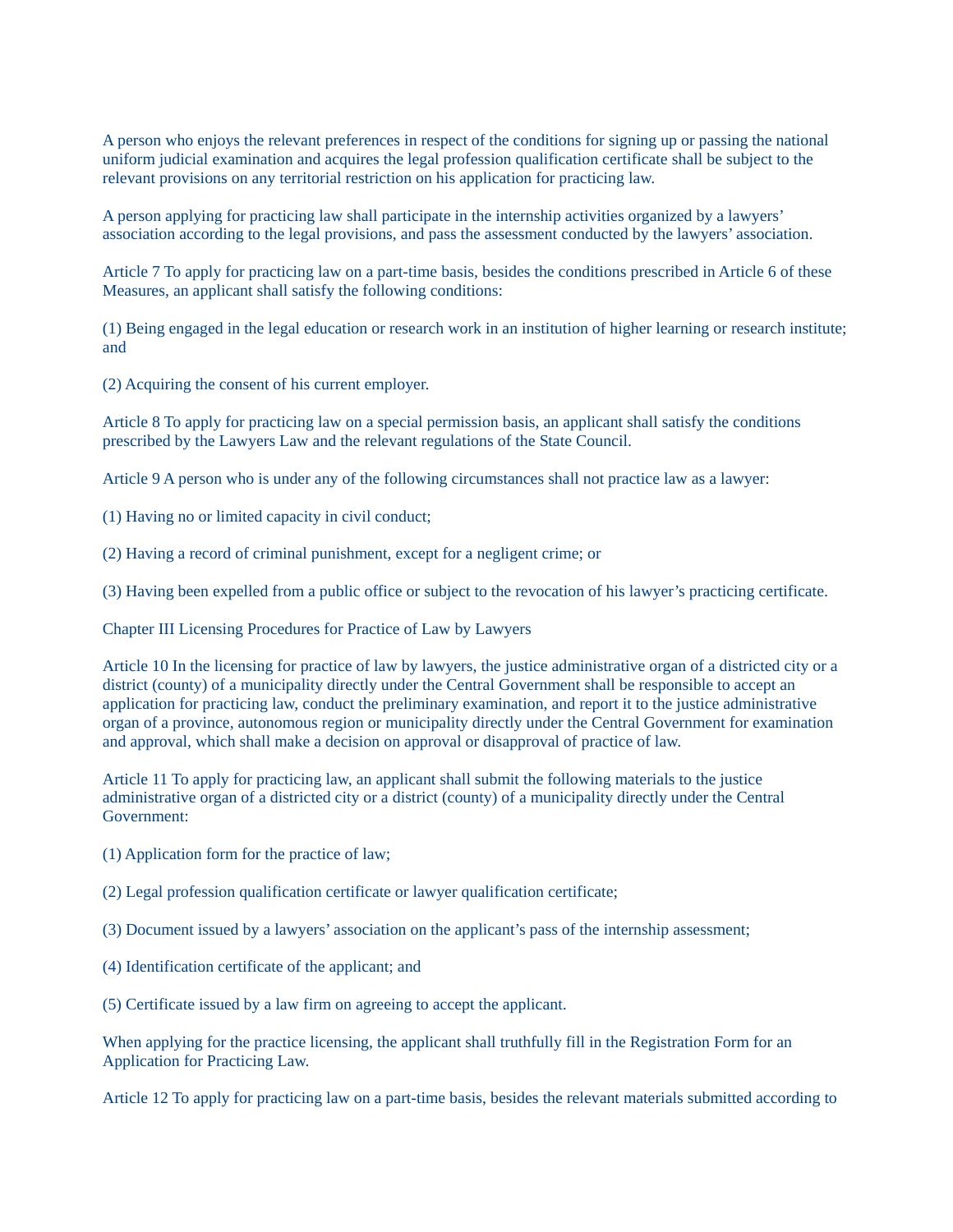Article 11 of these Measures, an applicant shall submit the following materials:

(1) Statement of experiences and evidential materials on experiences of being engaged in the legal education or research work in an institution of higher learning or research institute; and

(2) Certificate of consent of the applicant's current employer to the applicant's practice law on a part-time basis.

Article 13 The justice administrative organ of a districted city or a district (county) of a municipality directly under the Central Government shall handle an applicant's application for practicing law as follows:

(1) Where the application materials are complete and consistent with the statutory form, the justice administrative organ shall accept the application;

(2) Where the application materials are incomplete or inconsistent with the statutory form, the justice administrative organ shall inform the applicant of all the contents to be added or redressed at one time on the spot or within five days from the day of receipt of the application materials; if the applicant has added or redressed the contents as required, the application shall be accepted; if the justice administrative organ fails to inform the applicant within the above time limit, the application shall be regarded as having been accepted from the date of receipt of the application materials; or

(3) Where any application matter obviously does not meet the statutory conditions, or the applicant refuses to add or redress or is incapable of adding or redressing the relevant material, the justice administrative organ shall reject the application, and give reasons for the rejection to the applicant in written form.

Article 14 The justice administrative organ accepting an application shall complete the examination of the application materials within 20 days from the day of decision on acceptance.

During the examination, the justice administrative organ accepting the application may solicit opinions of the justice administrative organ at the county level at the place of application for practicing law; and if it is necessary to investigate or verify the relevant information, the justice administrative organ accepting the application may require the applicant to submit the relevant evidential material, or authorize the justice administrative organ at the county level to verify the relevant information.

Upon examination, the justice administrative organ accepting the application shall present its examination opinions on whether the applicant meets the statutory conditions and whether the submitted materials are authentic and complete, and submit its examination opinions and all application materials to the justice administrative organ of the province, autonomous region or municipality directly under the Central Government.

Article 15 The justice administrative organ of a province, autonomous region or municipality directly under the Central Government shall review an application for practicing law within ten days from the day of receipt of the examination opinions and all application materials submitted by the justice administrative organ accepting the application, and make a decision on approval or disapproval of practice of law.

If the practice of law is approved, it shall issue a lawyer's practicing certificate to the applicant within ten days from the day of decision on approval.

If the practice of law is disapproved, it shall give written reasons for the disapproval to the applicant.

Article 16 For an application for practicing law on a special permission basis, the materials to be submitted and the procedures for acceptance, assessment and approval shall be subject to the provisions of the relevant regulations of the State Council.

Article 17 No applicant under any of the circumstances prescribed in Article 9 of these Measures shall be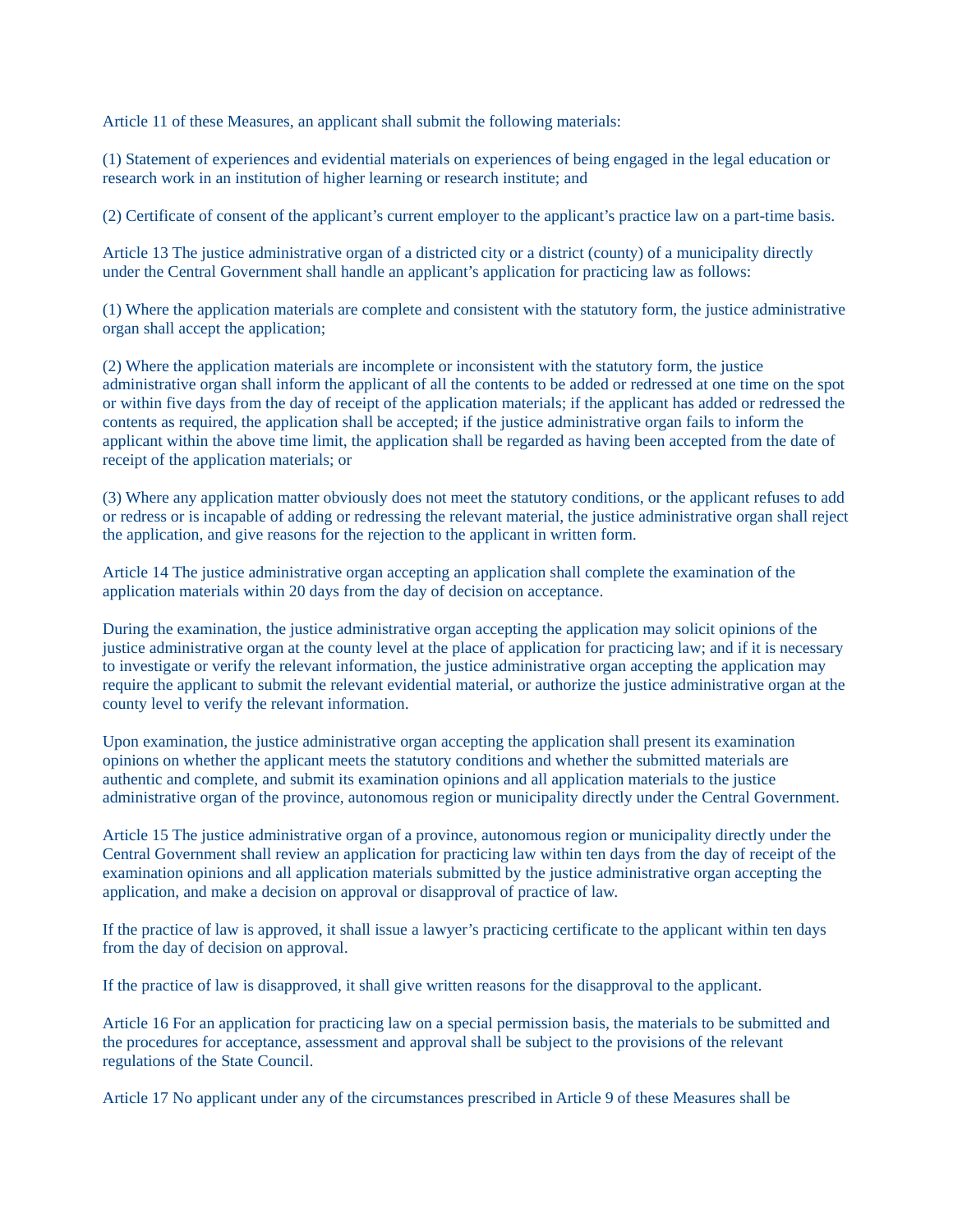approved to practice law.

Article 18 A lawyer's practicing certificate shall be the valid certificate that a lawyer has been legally approved to practice law.

The measures for the contents, specification of making and sequencing of certificate number of a lawyer's practicing certificate shall be formulated by the Ministry of Justice. The lawyer's practicing certificate shall be uniformly made by the Ministry of Justice.

Article 19 Under any of the following circumstances, the justice administrative organ of a province, autonomous region or municipality directly under the Central Government which made the decision on approval of an applicant's practice of law shall revoke the original decision on approval of practice of law, and take back and cancel the lawyer's practicing certificate of the applicant:

(1) An applicant has acquired the decision on approval of practice of law by fraud, bribery or any other illicit means; or

(2) An applicant who does not satisfy the statutory conditions has been approved to practice law, or a decision on approval of practice of law has been made in violation of the statutory procedures.

Article 20 To change a firm of practice, a lawyer shall apply to the justice administrative organ of a districted city or a district (county) of a municipality directly under the Central Government at the place of the prospective firm of practice, and submit the following materials:

(1) Certificate that the applicant has none of the circumstances prescribed in Article 21 of these Measures issued by the justice administrative organ at county level at the place of the former firm of practice;

(2) Certificate that the applicant has terminated the employment relationship or partnership with the former firm of practice and completed the handover procedures for business, archives, finance, etc.;

(3) Certificate that the prospective firm of practice agrees to accept the applicant; and

(4) Evidential materials on the practicing experiences of the applicant.

The justice administrative organ accepting the application shall present examination opinions on the application for modification and the submitted materials, and submit the examination opinions along with all application materials to the justice administrative organ of the province, autonomous region or municipality directly under the Central Government for review. If the modification is approved, the review organ shall replace the lawyer's practicing certificate for the applicant; if the modification is disapproved, the review organ shall give written reasons for the disapproval to the applicant. The relevant time limits for the examination, review for approval or disapproval and replacement of certificate shall be subject to the procedures in Articles 14 and 15 of these Measures by analogy.

If the modification is approved, before collecting the new practicing certificate, the applicant shall hand over the original practicing certificate to the original review organ issuing the certificate.

Where the prospective firm of practice of a lawyer who changes his firm of practice is located in another districted city or province, autonomous region, or municipality directly under the central government, the justice administrative organ at the place of the former firm of practice shall hand over and the justice administrative organ at the place of the prospective firm of practice shall receive the practicing archives of the lawyer.

Article 21 During the period of suffering a penalty of cessation of practice, a lawyer shall not apply for changing his firm of practice; if the time limit of a penalty of cessation of practice for correction imposed on a law firm is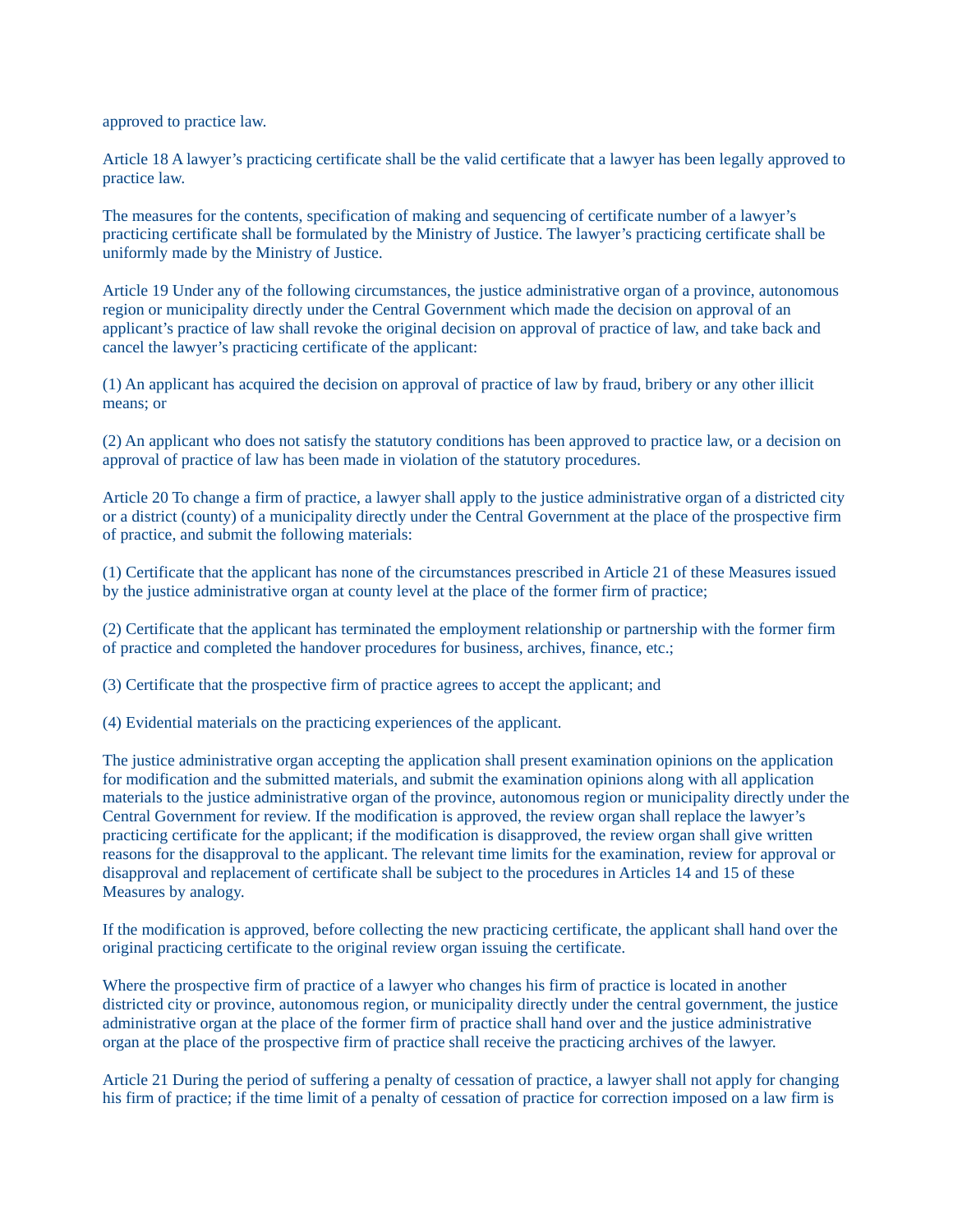unexpired, the person in charge, a partner or a lawyer directly liable for the penalty of cessation of practice for correction imposed on the law firm shall not apply for changing his firm of practice; if a law firm shall be terminated, before liquidation is completed and deregistration is conducted, the person in charge, a partner or a lawyer directly liable for the penalty of revocation of the law firm's practicing license shall not apply for changing his firm of practice.

Article 22 Where a lawyer is dispatched by his law firm to a branch to practice law, the replacement and administration of his lawyer's practicing certificate shall be subject to the relevant provisions of the Ministry of Justice.

Article 23 Where a lawyer falls under any of the following circumstances, the original review organ issuing the certificate at the place of his practice of law shall take back and cancel the lawyer's practicing certificate:

(1) A penalty of revocation of the lawyer's practicing certificate is imposed on the lawyer;

(2) The original decision on approval of practice of law is revoked according to law;

(3) The lawyer himself applies for cancellation because he is no longer engaged in the profession of lawyer;

(4) The lawyer is not hired by any other law firm within six months after he terminates his employment contract with his current law firm or after his current law firm is deregistered; or

(5) The lawyer terminates his practice of law for any other reason.

Where a person whose lawyer's practicing certificate is cancelled under the circumstance of subparagraph (3), (4) or (5) of the preceding paragraph reapplies for practicing law, he shall apply for practicing law according to the procedures in these Measures.

Chapter IV Code of Conduct of Practicing Lawyers

Article 24 In practicing law, a lawyer must observe the Constitution and laws, and adhere to the professional ethics and practicing disciplines of lawyers.

In practicing law, a lawyer must take fact as the basis and take law as the yardstick.

In practicing law, a lawyer must accept the supervision of the state, public and client.

Article 25 A lawyer may be engaged in the following practices:

(1) Accepting the authorization by a citizen, legal person or any other organization to serve as a legal consultant;

(2) Accepting the authorization by a client in a civil or administrative case to represent the client in legal proceedings;

(3) Accepting the authorization by a criminal suspect in a criminal case to provide legal advice for him, represent him in filing a petition or charge or apply for a bail for awaiting trial for an arrested criminal suspect, and accepting the authorization by a criminal suspect or defendant or the appointment by a people's court to serve as a counsel, and accepting the authorization by a private prosecutor in a case of private prosecution or by a victim or his close relative in a case of public prosecution to represent the client in legal proceedings;

(4) Accepting an authorization to represent a client in filing a petition in any litigation;

(5) Accepting an authorization to participate in mediation or arbitration;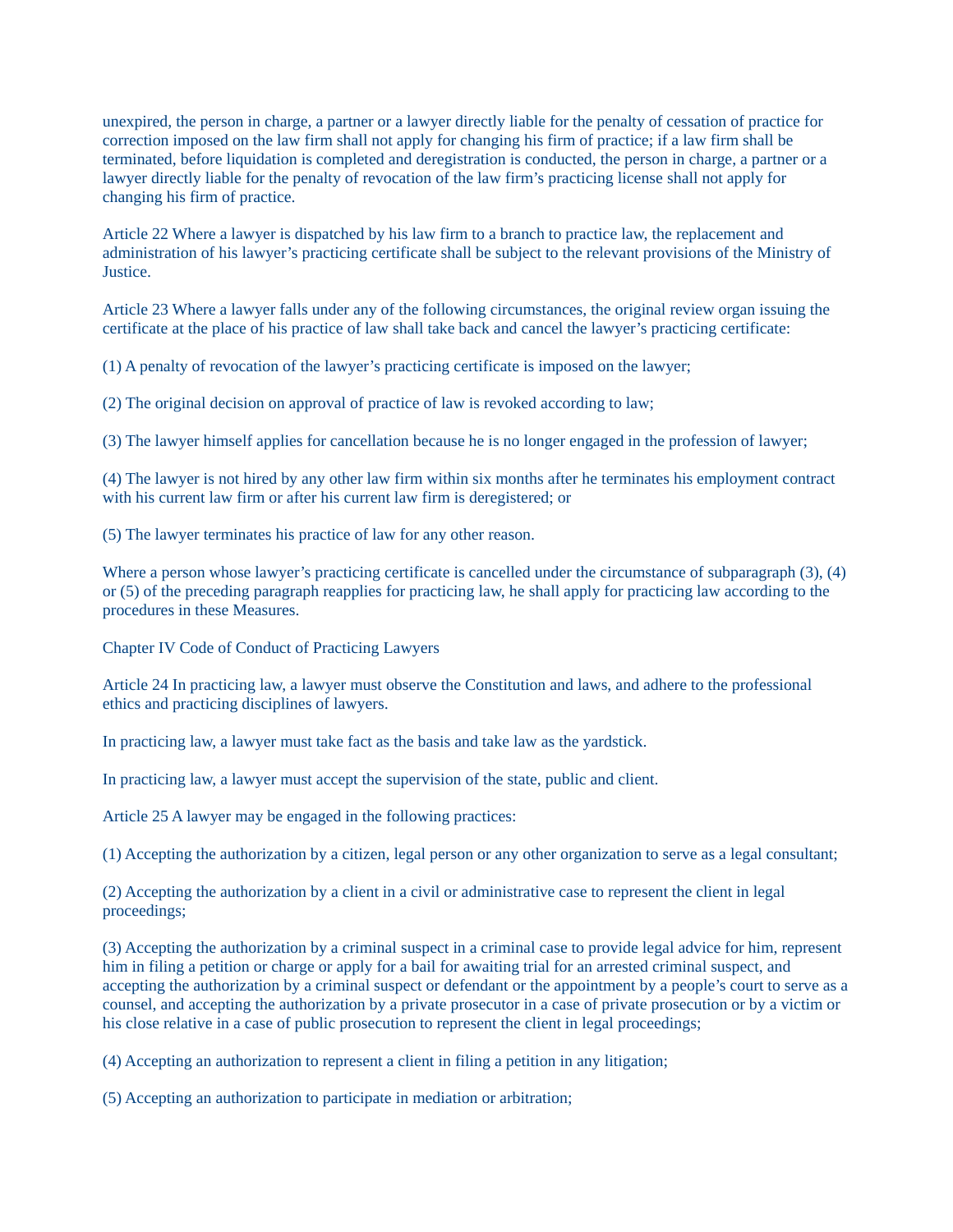(6) Accepting an authorization to provide non-contentious legal services; and

(7) Answering questions on law and preparing litigation documents and other documents on the relevant legal affairs on behalf of a client.

Article 26 For a lawyer to handle cases, the law firm shall uniformly accept the authorization by a client, and enter into a written lawyer-client contract with the client, and the lawyer shall be subject to the law firm's examination of conflicts of interest in the accepted case and obey its decision.

Article 27 A lawyer shall not represent both parties in a same case, or represent a client in a legal matter involving any conflict of interest with the lawyer himself or his close relative.

A lawyer, who is a member of the standing committee of the people's congress at any level, shall not be engaged in representation or defense in legal proceedings during his term of membership.

A lawyer, who once served as a judge or prosecutor, shall not be engaged in representation or defense in legal proceedings within two years after leaving his post in the people's court or the people's procuratorate.

Article 28 A lawyer serving as a legal consultant shall, as agreed upon, provide opinions on the relevant legal issues for a client, draft and examine legal documents for a client, represent a client in legal proceedings, mediation or arbitration, handle other legal affairs as authorized by a client, and protect the legal rights and interests of a client.

Article 29 A lawyer representing a client in a contentious or non-contentious legal matter shall represent the client in the legal matter within the extent of authorization by the client to protect the legal rights and interests of the client.

Article 30 A lawyer serving as a counsel shall present materials and arguments on the innocence, less offence, or mitigation of or exemption from criminal liability of a criminal suspect or defendant on the basis of fact and law to protect the legal rights and interests of the criminal suspect or defendant.

Article 31 In presenting legal opinions, a lawyer shall perform his duties strictly according to law, and ensure the authenticity, accurateness and integrity of the opinions presented by him.

In providing legal advice and preparing legal documents on behalf of a client, a lawyer shall take fact as the basis and take law as the yardstick, and observe the rules on legal advice and requirements for the style and format of legal documents.

Article 32 In handing cases, a lawyer shall inform a client of the possible legal risks during his handling the authorized matter, and shall not explicitly or implicitly make any improper promise to the client on the handling results.

In handling cases, a lawyer shall timely inform a client of the progress of his handling the authorized matter; if it is necessary to change the authorized matter or the extent of authorization, the lawyer shall obtain the consent and authorization of the client.

After accepting an authorization, a lawyer shall not refuse to defend or represent a client without good reasons; however, if the authorized matter violates the law, the client makes use of the services provided by the lawyer to be engaged in illegal activities or the client deliberately conceals any material fact related to the case, the lawyer shall be entitled to refuse to defend or represent the client.

Article 33 In handling cases, a lawyer shall direct a client to claim rights and settle disputes through legitimate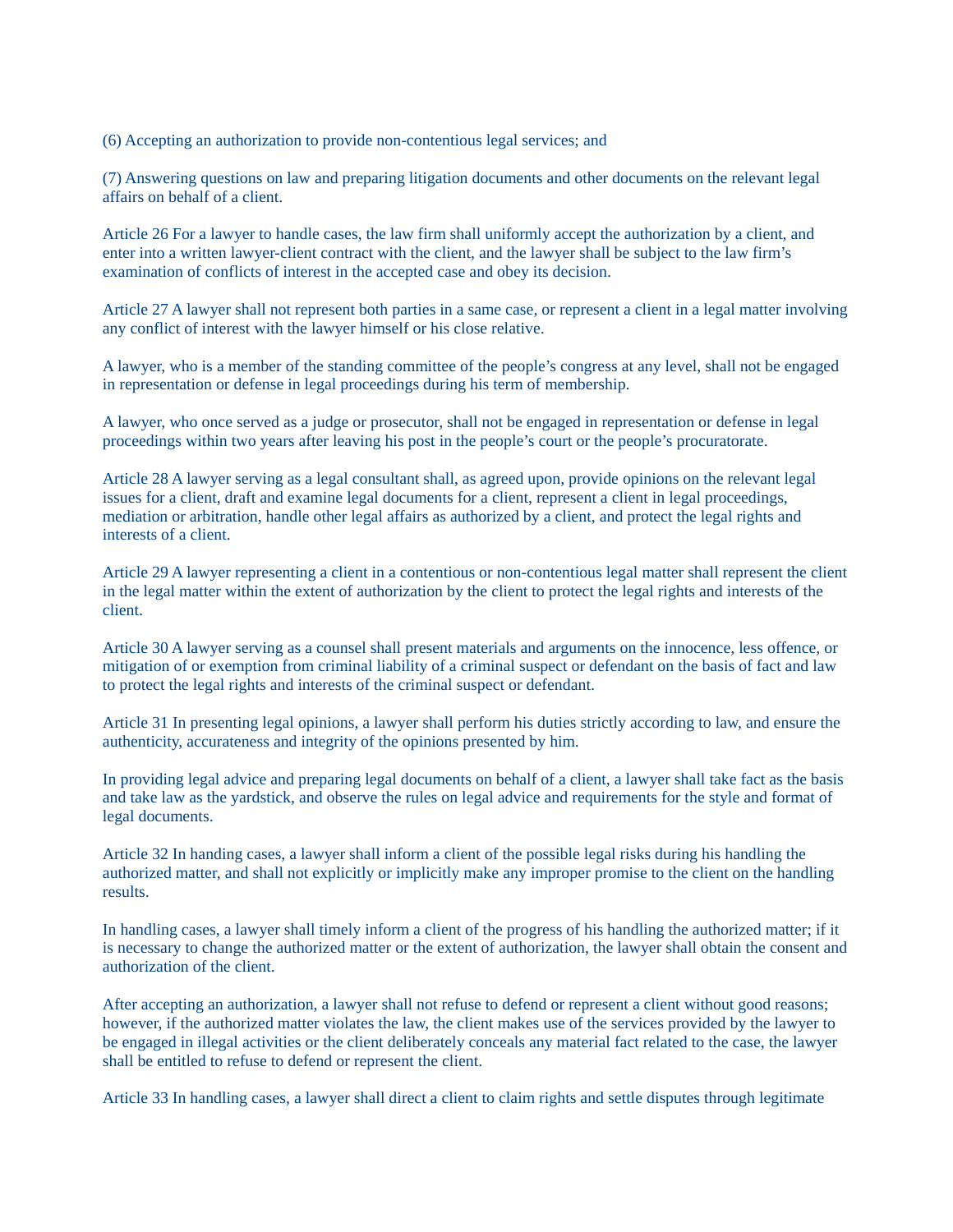channels and by legitimate means, and shall not incite or abet the client to settle disputes through such illegal means as disturbing the public order or endangering the public safety.

A lawyer shall not take advantage of the provision of legal services to seek any disputed right or interest of a party, accept any property or other benefit from the opposite party, or maliciously collude with the opposite party or a third party to damage the rights and interests of his client.

Article 34 In representing a client in the litigation, arbitration or administrative disposition activities, a lawyer shall observe the disciplines of the court or arbitral tribunal or the rules on administrative disposition, and shall not have any of the following conduct which impedes or disturbs the normal litigation, arbitration or administrative disposition activities:

(1) Meeting a judge, prosecutor, arbitrator or any other relevant staffer in violation of legal provisions;

(2) Bribing, promising the provision of any benefit to or instigating or inducing the client to bribe a person handling the case;

(3) Deliberately providing the justice administrative organ, arbitral institution or administration authority with false evidence, or intimidating or inducing others into providing false evidence, to obstruct the opposite party from legally obtaining evidence;

(4) Delivering a speech which compromises the national security, defames another person or disrupts the court order; or

(5) Any other conduct which impedes or disturbs the normal litigation, arbitration or administrative disposition activities, as prescribed by law.

Article 35 A lawyer shall respect colleagues and insist on fair competition, and shall not develop practices by defaming other law firms or lawyers, paying middleman fees or other illicit means.

Article 36 A lawyer shall keep the national secrets and trade secrets known in his practice of law, and shall not divulge any privacy of a client.

A lawyer shall keep confidential any condition or information known in his practice of law which a client or any other person is reluctant to disclose, except the fact of or information on a crime compromising the national security or public safety or seriously endangering the physical or property safety of another person which a client or any other person prepares to commit or is committing.

Article 37 In handling cases, a lawyer shall not privately charge any fee to or accept any property or other benefit from a client, and the lawyer's fees and relevant case-handling costs shall be uniformly charged to the client by the law firm according to legal provisions.

Article 38 A lawyer shall perform the obligation of legal aid according to the provisions of the state, provide the aided persons with standard legal services, and protect the legal rights and interests of the aided persons.

Article 39 In handling cases, a lawyer shall properly keep the legal documents, evidential materials, business files and working records relating to the matters being handled. After completion of handling the legal matters, the lawyer shall create archives according to the relevant provisions and submit them to the law firm for keeping.

Article 40 A lawyer may only practice law in one law firm.

During the practicing period, a lawyer shall practice law on a full-time basis, except a part-time lawyer or as otherwise provided for by a law or administrative regulation.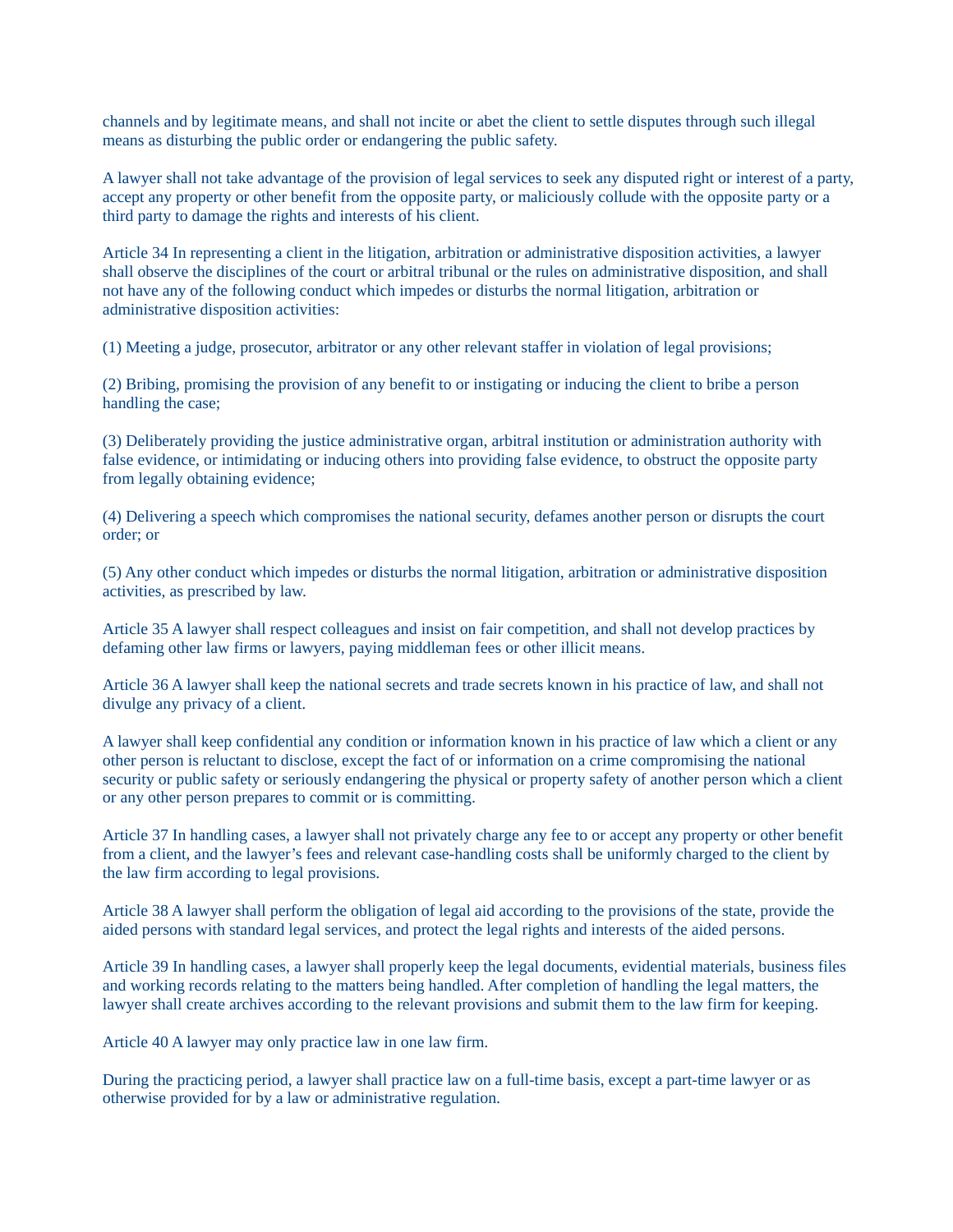In practicing law, a lawyer shall observe the practice management rules of his law firm, accept the guidance and supervision by his law firm, and participate in the annual practice assessment of a lawyer.

Article 41 A lawyer shall properly use and keep the lawyer's practicing certificate, and shall not alter, mortgage, lend or lease it. Where a lawyer's practicing certificate is lost or damaged, the lawyer shall timely report to the local justice administrative organ at the county level, and the local justice administrative organ of a districted city or a district (county) of a municipality directly under the central government shall apply to the original review organ issuing the certificate for reissuance or replacement of the certificate. For a lost certificate, a declaration of loss shall be published on a local newspaper or periodical.

Where the licensing for a lawyer's practice of law is cancelled, and a penalty of revocation of the lawyer's practicing certificate is imposed on the lawyer, the justice administrative organ at the county level at the place where his firm of practice is located shall take back his practicing certificate.

Where a penalty of cessation of practice is imposed on a lawyer, the lawyer shall turn in the lawyer's practicing certificate to the justice administrative organ at the county level at the place where his firm of practice is located for keeping after the penalty decision takes effect and before the penalty period expires.

Article 42 A lawyer shall participate in the professional training organized by the justice administrative organ and the lawyers' association according to legal provisions.

Chapter V Supervision and Administration by Justice administrative organs

Article 43 The justice administrative organ at the county level shall conduct daily supervision and administration of the practice of law by lawyers whose firms of practice are located within its administrative area, and perform the following functions:

(1) Inspecting and supervising a lawyer's compliance with the laws, regulations, rules, professional ethics and practicing disciplines during the practice of law;

(2) Accepting any report or complaint against a lawyer;

(3) Supervising a lawyer's performance of an administrative punishment and implementation of rectification;

(4) Controlling the information on the annual practice assessment of a lawyer conducted by a law firm; and

(5) Other functions prescribed by the Ministry of Justice or the justice administrative organ of a province, autonomous region or municipality directly under the central government.

Where, during the daily supervision and administration, the justice administrative organ at the county level finds or confirms after investigation any problem with a lawyer during his practice of law, it shall have a warning talk with the lawyer, order him to make correction, and supervise his rectification; if deeming that an administrative punishment shall be legally imposed for the illegal conduct of the lawyer, shall submit punishment opinions to the superior justice administrative organ; or if deeming that a professional discipline shall be imposed on the lawyer, shall transfer the case to the lawyers' association for handling.

Article 44 The justice administrative organ of a districted city shall perform the following functions of supervision and administration:

(1) Controlling the information on the building and development of lawyers within its administrative area, and formulating the measures and methods for strengthening the building of lawyers;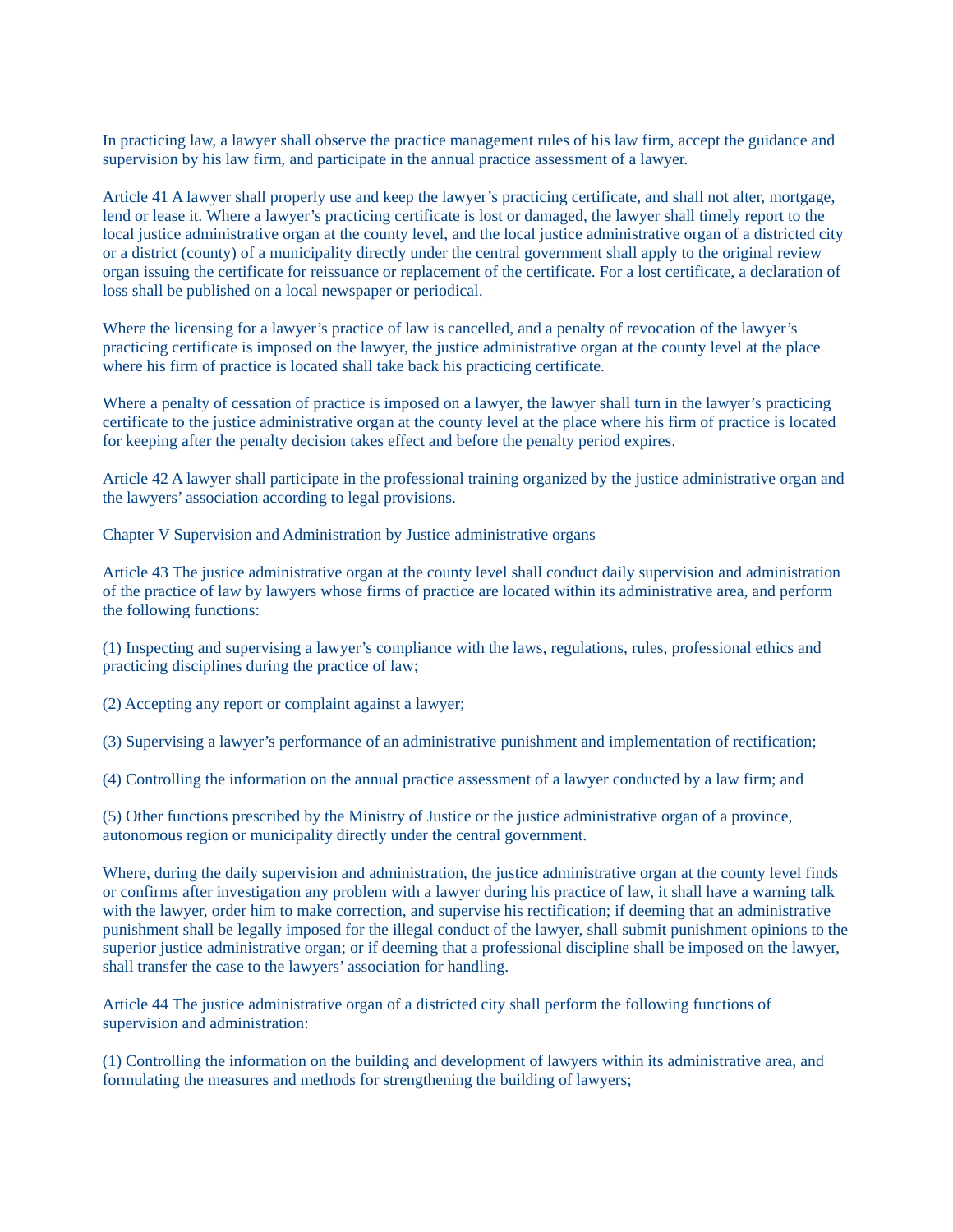(2) Guiding and supervising the work of the justice administrative organ at the next lower level on the daily supervision and administration of practice of law by lawyers, organizing and conducting the work on the special inspection or special assessment of practice of law by lawyers, and guiding the investigation and punishment of major cases of complaints against lawyers;

(3) Commending lawyers;

(4) Imposing an administrative punishment for the illegal conduct of a lawyer according to statutory functions; or where the penalty of revocation of the lawyer's practicing certificate shall be imposed according to law, submitting punishment opinions to the superior justice administrative organ;

(5) Implementing archival supervision over the results of annual practice assessment of lawyers conducted by a law firm;

(6) Accepting and examining matters on the application of a lawyer for practice of law, change of firm of practice or cancellation of practicing certificate;

(7) Creating the practice archives of lawyers, and taking charge of the work on the disclosure of information on the licensing, modification, cancellation, etc. of practice of law by a lawyer; and

(8) Other functions prescribed by laws, regulations and rules.

The justice administrative organ of a district (county) of a municipality directly under the central government shall have the relevant functions prescribed in the preceding paragraph.

Article 45 The justice administrative organ of a province, autonomous region or municipality directly under the central government shall perform the following functions of supervision and management:

(1) Controlling and assessing the information on the building of lawyers and the overall practice level of lawyers within its administrative area, formulating the development plans and relevant policies for lawyers, and formulating normative documents for strengthening the administration of practice of law by lawyers;

(2) Supervising and guiding the work of a lower justice administrative organ on the supervision and administration of practice of law by lawyers, and organizing and guiding the work on the special inspection or special assessment of practice of law by lawyers;

(3) Organizing activities of commendation of lawyers;

(4) Imposing the penalty of revocation of the lawyer's practicing certificate for the serious illegal conduct of a lawyer according to law, supervising and guiding the administrative punishment work of the justice administrative organ at the next lower level, and handling the relevant cases of administrative reconsideration and appeal;

(5) Handling matters on the examination and approval of practice of law by a lawyer, examination and approval of modification of a lawyer's firm of practice and cancellation of a lawyer's practicing certificate;

(6) Taking charge of the work on the disclosure of major information on the lawyers, practice of law by lawyers, administration of affairs, etc. within its administrative area; and

(7) Other functions prescribed by laws, regulations and rules.

Article 46 In the supervision and administration of practice of law by lawyers, the justice administrative organs at all level and their staffers shall not obstruct the lawful practice of law by lawyers, shall not infringe the legal